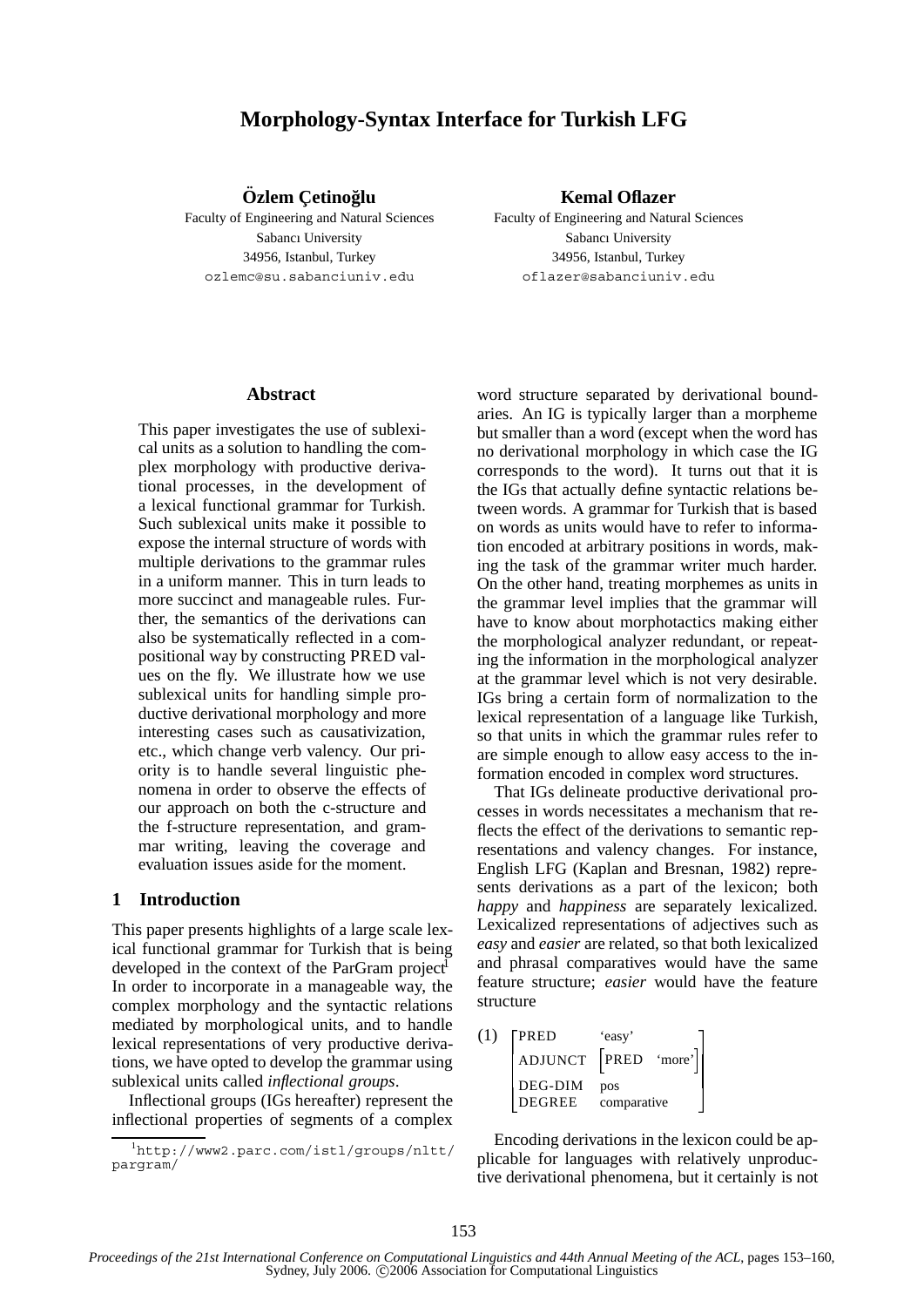possible to represent in the grammar lexicon.<sup>2</sup> all derived forms as lexemes for an agglutinative language like Turkish. Thus one needs to incorporate such derivational processes in a principled way along with the computation of the effects on derivations on the representation of the semantic information.

Lexical functional grammar (LFG) (Kaplan and Bresnan, 1982) is a theory representing the syntax in two parallel levels: Constituent structures (c-structures) have the form of context-free phrase structure trees. Functional structures (f-structures) are sets of pairs of attributes and values; attributes may be features, such as tense and gender, or functions, such as subject and object. C-structures define the syntactic representation and f-structures define more semantic representation. Therefore c-structures are more language specific whereas f-structures of the same phrase for different languages are expected to be similar to each other.

The remainder of the paper is organized as follows: Section 2 reviews the related work both on Turkish, and on issues similar to those addressed in this paper. Section 3 motivates and presents IGs while Section 4 explains how they are employed in a LFG setting. Section 5 summarizes the architecture and the current status of the our system. Finally we give conclusions in Section 6.

## **2 Related Work**

Güngördü and Oflazer (1995) describes a rather extensive grammar for Turkish using the LFG formalism. Although this grammar had a good coverage and handled phenomena such as freeconstituent order, the underlying implementation was based on pseudo-unification. But most crucially, it employed a rather standard approach to represent the lexical units: words with multiple nested derivations were represented with complex nested feature structures where linguistically relevant information could be embedded at unpredictable depths which made access to them in rules extremely complex and unwieldy.

Bozsahin (2002) employed morphemes overtly as lexical units in a CCG framework to account for a variety of linguistic phenomena in a prototype implementation. The drawback was that morphotactics was explicitly raised to the level of the sentence grammar, hence the categorial lexicon accounted for both constituent order and the morpheme order with no distinction. Oflazer's dependency parser (2003) used IGs as units between which dependency relations were established. Another parser based on IGs is Eryiğit and Oflazer's (2006) statistical dependency parser for Turkish. Cakıcı (2005), used relations between IG-based representations encoded within the Turkish Treebank (Oflazer et al., 2003) to automatically induce a CCG grammar lexicon for Turkish.

In a more general setting, Butt and King (2005) have handled the morphological causative in Urdu as a separate node in c-structure rules using LFG's restriction operator in semantic construction of causatives. Their approach is quite similar to ours yet differs in an important way: the rules explicitly use morphemes as constituents so it is not clear if this is just for this case, or all morphology is handled at the syntax level.

## **3 Inflectional Groups as Sublexical Units**

Turkish is an agglutinative language where a sequence of inflectional and derivational morphemes get affixed to a root (Oflazer, 1994). At the syntax level, the unmarked constituent order is SOV, but constituent order may vary freely as demanded by the discourse context. Essentially all constituent orders are possible, especially at the main sentence level, with very minimal formal constraints. In written text however, the unmarked order is dominant at both the main sentence and embedded clause level.

Turkish morphotactics is quite complicated: a given word form may involve multiple derivations and the number of word forms one can generate from a nominal or verbal root is theoretically infinite. Turkish words found in typical text average about 3-4 morphemes including the stem, with an average of about 1.23 derivations per word, but given that certain noninflecting function words such as conjuctions, determiners, etc. are rather frequent, this number is rather close to 2 for inflecting word classes. Statistics from the Turkish Treebank indicate that for sentences ranging between 2 words to 40 words (with an average of about 8 words), the number of IGs range from 2 to 55 IGs (with an average of 10 IGs per sentence) (Eryiğit and Oflazer, 2006).

The morphological analysis of a word can be represented as a sequence of tags corresponding to the morphemes. In our morphological analyzer output, the tag ˆDB denotes derivation boundaries that we also use to define IGs. If we represent the morphological information in Turkish in the following general form:

 $root+IG_1 + ^DBF+IG_2 + ^DBF + \cdots + ^DBF+IG_n$ . then each  $IG_i$  denotes the relevant sequence of inflectional features including the part-of-speech for the root (in  $IG_1$ ) and for any of the derived forms. A given word may have multiple such representations depending on any morphological ambiguity brought about by alternative segmentations of the

<sup>&</sup>lt;sup>2</sup>We use this term to distinguish the lexicon used by the morphological analyzer.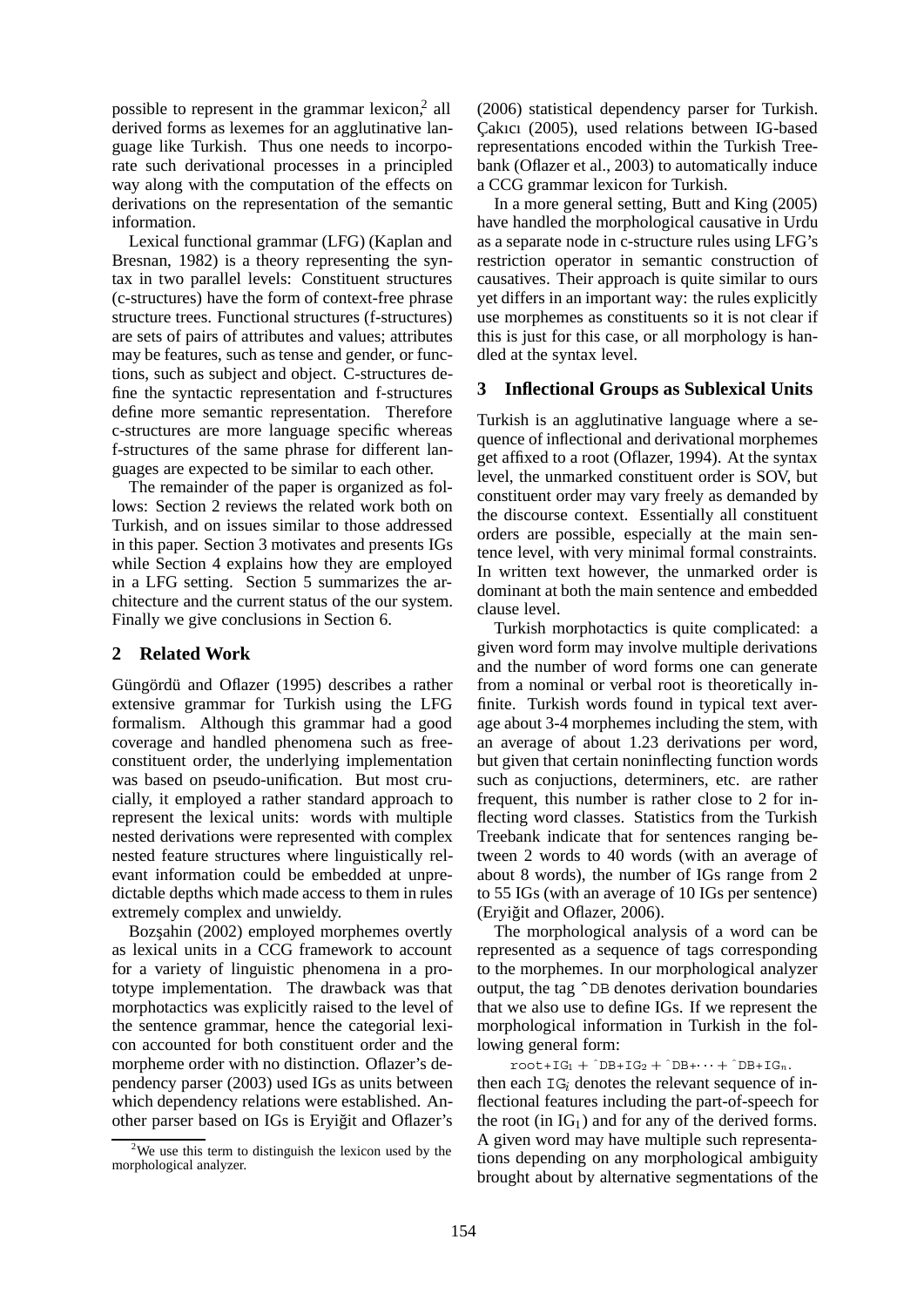

Figure 1: Modifier-head relations in the NP *eski kitaplarımdaki hikayeler*

word, and by ambiguous interpretations of morphemes.

For instance, the morphological analysis of the derived modifier cezalandırılacak (literally, "(the one) that will be given punishment") would be  $:3$ 

```
ceza(punishment)+Noun+A3sg+Pnon+Nom
      ˆDB+Verb+Acquire
      ˆDB+Verb+Caus
      ˆDB+Verb+Pass+Pos
      ˆDB+Adj+FutPart+Pnon
```
The five IGs in this word are:

1. +Noun+A3sg+Pnon+Nom 2. +Verb+Acquire 3. +Verb+Caus 4. +Verb+Pass+Pos 5. +Adj+FutPart+Pnon

The first IG indicates that the root is a singular noun with nominative case marker and no possessive marker. The second IG indicates a derivation into a verb whose semantics is "to acquire" the preceding noun. The third IG indicates that a causative verb (equivalent to "to punish" in English), is derived from the previous verb. The fourth IG indicates the derivation of a passive verb with positive polarity from the previous verb. Finally the last IG represents a derivation into future participle which will function as a modifier in the sentence.

The simple phrase *eski kitaplarımdaki hikayeler* (the stories in my old books) in Figure 1 will help clarify how IGs are involved in syntactic relations: Here, *eski* (old) modifies *kitap* (book) and not *hikayeler* (stories),<sup>4</sup> and the locative phrase *eski* 

*kitaplarımda* (in my old books) modifies *hikayeler* with the help of derivational suffix *-ki*. Morpheme boundaries are represented by '+' sign and morphemes in solid boxes actually define one IG. The dashed box around solid boxes is for word boundary. As the example indicates, IGs may consist of one or more morphemes.

Example (2) shows the corresponding fstructure for this NP. Supporting the dependency representation in Figure 1, f-structure of adjective *eski* is placed as the adjunct of *kitaplarımda*, at the innermost level. The semantics of the relative suffix *-ki* is shown as 'rel $\langle \uparrow$  OBJ $\rangle$ ' where the fstructure that represents the NP *eski kitaplarımda* is the OBJ of the derived adjective. The new fstructure with a PRED constructed on the fly, then modifies the noun *hikayeler*. The derived adjective behaves essentially like a lexical adjective. The effect of using IGs as the representative units can be explicitly seen in c-structure where each IG corresponds to a separate node as in Example  $(3)$ <sup>5</sup> Here, DS stands for derivational suffix.





Figure 2 shows the modifier-head relations for a more complex example given in Example (4) where we observe a chain/hierarchy of relations between IGs

(4) *mavi renkli*

|  | blue color-WITH         |       |
|--|-------------------------|-------|
|  | elbiselideki            | kitap |
|  | dress-WITH-LOC-REL book |       |

<sup>5</sup> Note that placing the sublexical units of a word in separate nodes goes against the Lexical Integrity principle of LFG (Dalrymple, 2001). The issue is currently being discussed within the LFG community (T. H. King, personal communication).

<sup>&</sup>lt;sup>3</sup>The morphological features other than the obvious partof-speech features are: +A3sg: 3sg number-person agreement, +Pnon: no possesive agreement, +Nom: Nominative case, +Acquire: acquire verb, +Caus: causative verb, +Pass: passive verb, +FutPart: Derived future participle, +Pos: Positive Polarity.

<sup>&</sup>lt;sup>4</sup>Though looking at just the last POS of the words one sees an  $+Ad\dot{d}$  +A $\ddot{d}$  +Noun sequence which may imply that both adjectives modify the noun *hikayeler*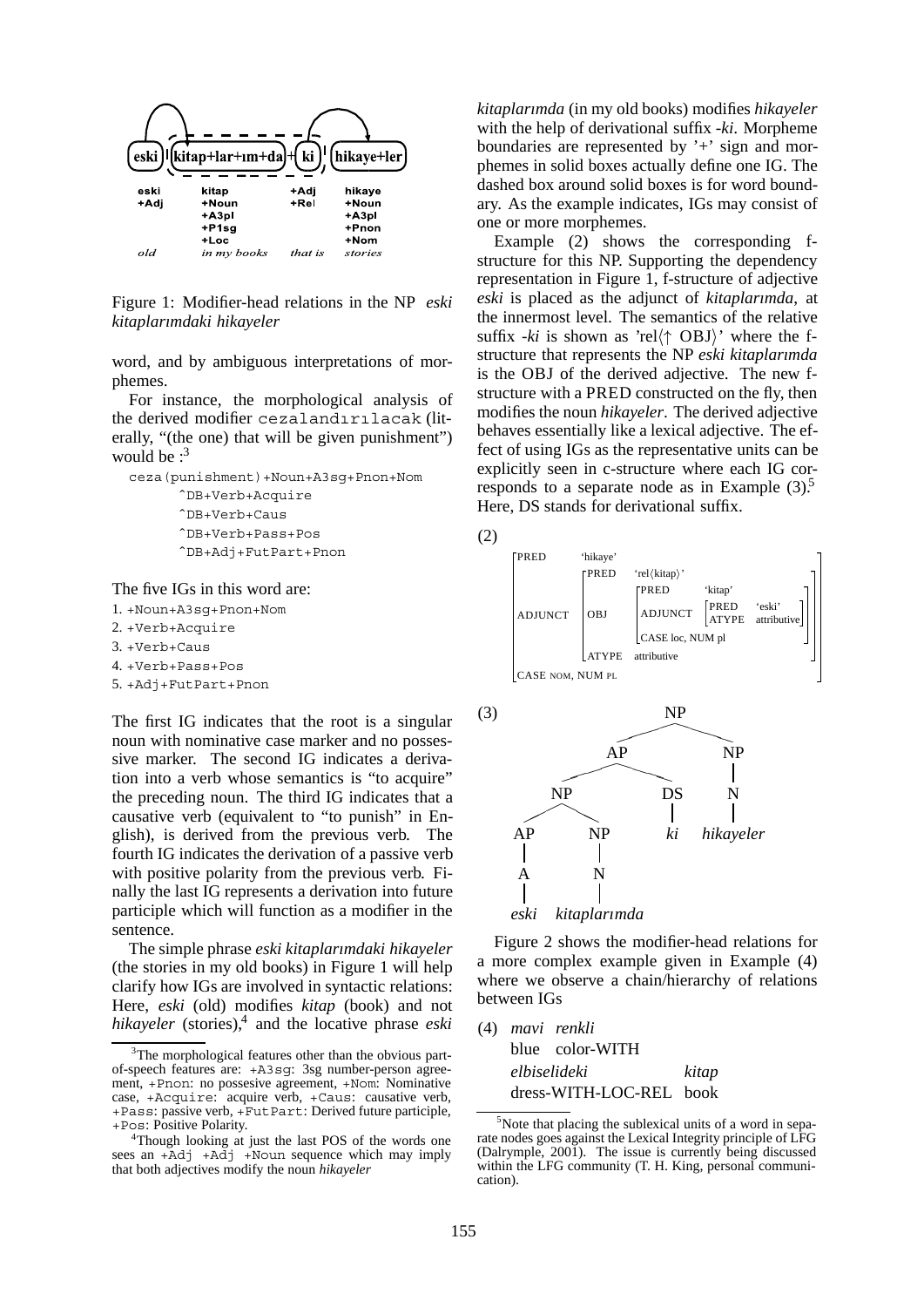'the book on the one with the blue colored dress'



Figure 2: Syntactic Relations in the NP *mavi renkli elbiselideki kitap*

Examples (5) and (6) show respectively the constituent structure (c-structure) and the corresponding feature structure (f-structure) for this noun phrase. Within the tree representation, each IG corresponds to a separate node. Thus, the LFG grammar rules constructing the c-structures are coded using IGs as units of parsing. If an IG contains the root morpheme of a word, then the node corresponding to that IG is named as one of the syntactic category symbols. The rest of the IGs are given the node name DS (to indicate derivational suffix), no matter what the content of the IG is.

The semantic representation of derivational suffixes plays an important role in f-structure construction. In almost all cases, each derivation that is induced by an overt or a covert affix gets a OBJ feature which is then unified with the f-structure of the preceding stem already constructed, to obtain the feature structure of the derived form, with the PRED of the derived form being constructed on the fly. A PRED feature thus constructed however is not meant to necessarily have a precise lexical semantics. Most derivational suffixes have a consistent (lexical) semantics<sup>6</sup>, but some don't, that is, the precise additional lexical semantics that the derivational suffix brings in, depends on the stem it is affixed to. Nevertheless, we represent both cases in the same manner, leaving the determination of the precise lexical semantics aside.

If we consider Figure 2 in terms of dependency relations, the adjective *mavi* (blue) modifies the noun *renk* (color) and then the derivational suffix *-li* (with) kicks in although the *-li* is attached to *renk* only. Therefore, the semantics of the phrase should be with(blue color), not blue with(color). With the approach we take, this difference can easily be represented in both the fstructure as in the leftmost branch in Example (5)

and the c-structure as in the middle ADJUNCT f-structure in Example (6). Each DS in c-structure gives rise to an OBJject in c-structure. More precisely, a derived phrase is always represented as a binary tree where the right daughter is always a DS. In f-structure DS unifies with the mother fstructure and inserts PRED feature which subcategorizes for a OBJ. The left daughter of the binary tree is the original form of the phrase that is derived, and it unifies with the OBJ of the mother f-structure.





#### **4 Inflectional Groups in Practice**

We have already seen how the IGs are used to construct on the fly PRED features that reflect the lexical semantics of the derivation. In this section we describe how we handle phenomena where the derivational suffix in question does not explicitly affect the semantic representation in PRED feature but determines the semantic role so as to unify the derived form or its components with the appropriate external f-structure.

#### **4.1 Sentential Complements and Adjuncts, and Relative Clauses**

In Turkish, sentential complements and adjuncts are marked by productive verbal derivations into nominals (infinitives, participles) or adverbials, while relative clauses with subject and non-subject (object or adjunct) gaps are formed by participles which function as adjectivals modifying a head noun.

Example (7) shows a simple sentence that will be used in the following examples.

<sup>&</sup>lt;sup>6</sup>e.g., the "to acquire" example earlier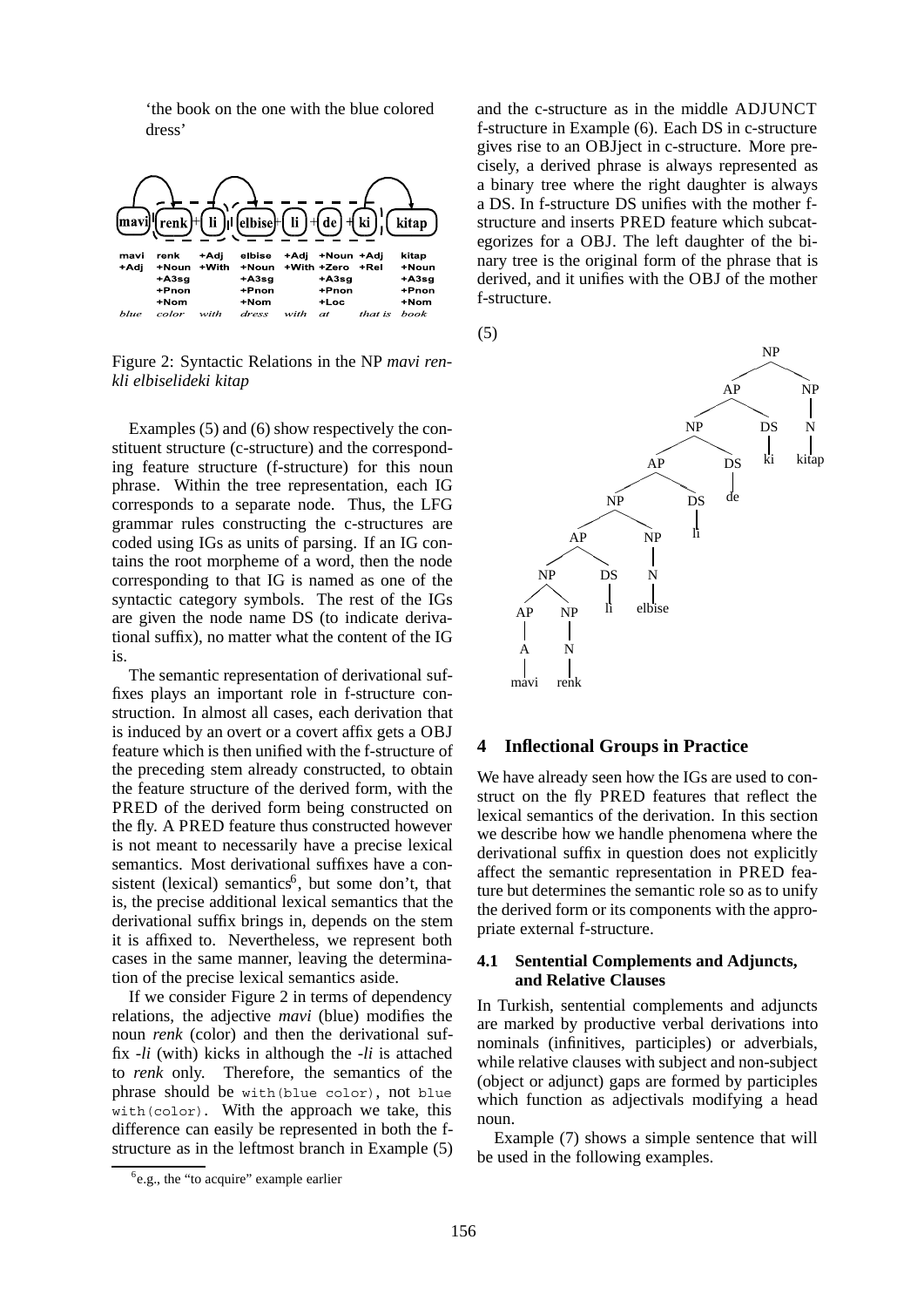

(7) *Kız* Girl-NOM man-ACC *adamı aradı.* call-PAST 'The girl called the man'

In (8), we see a past-participle form heading a sentential complement functioning as an object for the verb *soyledi* (said).

(8) *Manav* Grocer-NOM girl-GEN man-ACC *kızın adamı aradı˘gını* call-PASTPART-ACC say-PAST *s¨oyledi.* 'The grocer said that the girl called the man'

Once the grammar encounters such a sentential complement, everything up to the participle IG is parsed, as a normal sentence and then the participle IG appends nominal features, e.g., CASE, to the existing f-structure. The final f-structure is for a noun phrase, which now is the object of the matrix verb, as shown in Example (9). Since the participle IG has the right set of syntactic features of a noun, no new rules are needed to incorporate the derived f-structure to the rest of the grammar, that is, the derived phrase can be used as if it is a simple NP within the rules. The same mechanism is used for all kinds of verbal derivations into infinitives, adverbial adjuncts, including those derivations encoded by lexical reduplications identified by multi-word construct processors.

| PRED                       | 'söyle (manav, ara)' |                                                         |        |
|----------------------------|----------------------|---------------------------------------------------------|--------|
| <b>SUBJ</b>                | PRED                 | manay'<br>CASE nom, NUM sg, PERS 3                      |        |
|                            | <b>TPRED</b>         | 'ara $\langle$ kız, adam $\rangle$ '                    | a      |
|                            | <b>SUBJ</b>          | PRED 'kız'<br>CASE gen, NUM sg, PERS 3                  | a<br>t |
| OBJ                        | OBJ                  | PRED 'adam'<br>CASE acc, NUM sg, PERS 3                 |        |
|                            | <b>CHECK</b>         | PART pastpart                                           | с      |
|                            |                      | CASE acc, NUM sg, PERS 3, VTYPE main<br>CLAUSE-TYPE nom |        |
|                            |                      |                                                         |        |
| TNS-ASP                    | <b>TENSE</b>         | past                                                    |        |
| NUM SG, PERS 3, VTYPE MAIN |                      |                                                         |        |

Relative clauses also admit to a similar mechanism. Relative clauses in Turkish are gapped sentences which function as modifiers of nominal heads. Turkish relative clauses have been previously studied (Barker et al., 1990; Güngördü and Engdahl, 1998) and found to pose interesting issues for linguistic and computational modeling. Our aim here is not to address this problem in its generality but show with a simple example, how our treatment of IGs encoding derived forms handle the mechanics of generating f-structures for such cases.

Kaplan and Zaenen (1988) have suggested a general approach for handling long distance dependencies. They have extended the LFG notation and allowed regular expressions in place of simple attributes within f-structure constraints so that phenomena requiring infinite disjunctive enumeration can be described with a finite expression. We basically follow this approach and once we derive the participle phrase we unify it with the appropriate argument of the verb using rules based on functional uncertainty. Example (10) shows a relative clause where a participle form is used as a modifier of a head noun, *adam* in this case.

and the contract of the contract of the contract of the contract of the contract of the contract of the contract of the contract of the contract of the contract of the contract of the contract of the contract of the contra (10) *Manavın* Grocer-GEN girl-GEN obj-gap *kızın [] aradı˘gını* call-PASTPART-ACC say-PASTPART man-NOM *s¨oyledi˘gi adam* 'The man the grocer said the girl called'

and the contract of the contract of the contract of the contract of the contract of the contract of the contract of the contract of the contract of the contract of the contract of the contract of the contract of the contra and the contract of the contract of the contract of the contract of the contract of the contract of the contract of the contract of the contract of the contract of the contract of the contract of the contract of the contra and the contract of the contract of the contract of the contract of the contract of the contract of the contract of the contract of the contract of the contract of the contract of the contract of the contract of the contra an appropriate functional uncertainty constraint, and the contract of the contract of the contract of the contract of the contract of the contract of the contract of the contract of the contract of the contract of the contract of the contract of the contract of the contra and when the participle IG is encountered the senand the contract of the contract of the contract of the contract of the contract of the contract of the contract of the contract of the contract of the contract of the contract of the contract of the contract of the contra tence f-structure is derived into an adjective and and the contract of the contract of the contract of the contract of the contract of the contract of the contract of the contract of the contract of the contract of the contract of the contract of the contract of the contra the gap in the derived form, the object here, is and the contract of the contract of the contract of the contract of the contract of the contract of the contract of the contract of the contract of the contract of the contract of the contract of the contract of the contra then unified with the head word as marked with co-indexation in Example (11). This time, the sentence is parsed with a gap with

and the contract of the contract of the contract of the contract of the contract of the contract of the contract of the contract of the contract of the contract of the contract of the contract of the contract of the contra and the contract of the contract of the contract of the contract of the contract of the contract of the contract of the contract of the contract of the contract of the contract of the contract of the contract of the contra and the contract of the contract of the contract of the contract of the contract of the contract of the contract of the contract of the contract of the contract of the contract of the contract of the contract of the contra (8) as a relative clause with the object extracted, hence the similarity in the f-structures can be obthe contract of the contract of the contract of the contract of the contract of the contract of the contract of The example sentence (10) includes Example served easily. The ADJUNCT in Example (11)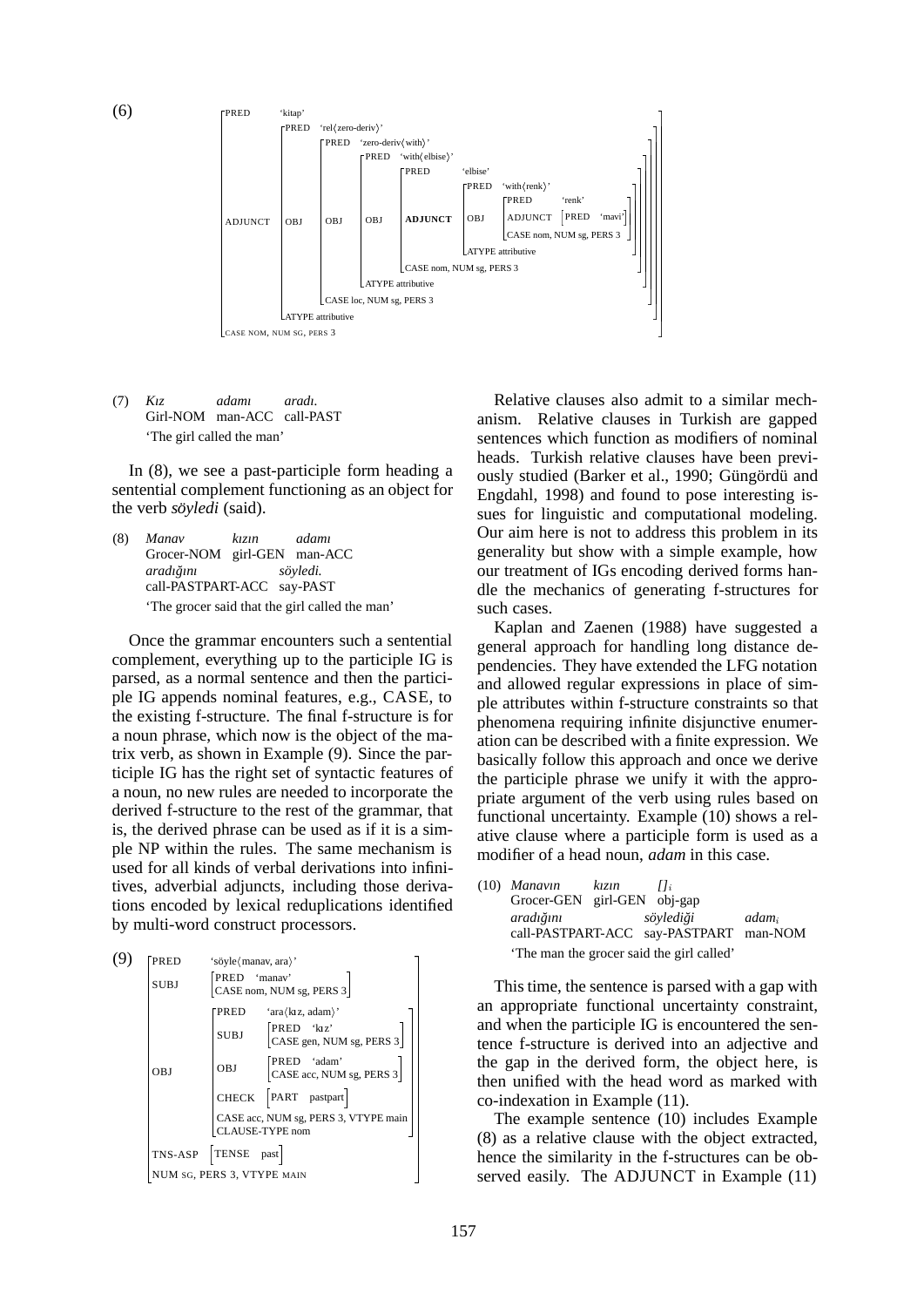is almost the same as the whole f-structure of Example (9), differing in TNS-ASP and ADJUNCT-TYPE features. At the grammar level, both the relative clause and the complete sentence is parsed with the same core sentence rule. To understand whether the core sentence is a complete sentence or not, the finite verb requirement is checked. Since the requirement is met by the existence of TENSE feature, Example (8) is parsed as a complete sentence. Indeed the relative clause also includes temporal information as 'pastpart' value of PART feature, of the ADJUNCT f-structure, denoting a past event.



#### **4.2 Causatives**

Turkish verbal morphotactics allows the production multiply causative forms for verbs.<sup>7</sup> Such verb formations are also treated as verbal derivations and hence define IGs. For instance, the morphological analysis for the verb *aradı* (s/he called) is

```
ara+Verb+Pos+Past+A3sg
```
and for its causative *arattı* (s/he made (someone else) call) the analysis is

ara+VerbˆDB+Verb+Caus+Pos+Past+A3sg.

In Example (12) we see a sentence and its causative form followed by respective f-structures for these sentences in Examples (13) and (14). The detailed morphological analyses of the verbs are given to emphasize the morphosyntactic relation between the bare and causatived versions of the verb.

```
(12) a. Kız
           Girl-NOM
man-ACC
                      adamı
                                 aradı.
                                call-PAST
           'The girl called the man'
       b. Manav
           Grocer-NOM
girl-DAT
man-ACC
                        kıza
                                  adamı
          arattı.
          call-CAUS-PAST
          'The grocer made the girl call the man'
```

| (13 | PRED                       | 'ara $\langle$ kız, adam $\rangle$ '                                                                         |  |  |  |
|-----|----------------------------|--------------------------------------------------------------------------------------------------------------|--|--|--|
|     | <b>SUBJ</b>                | PRED 'kız'<br>CASE nom, NUM sg, PERS 3                                                                       |  |  |  |
|     | OBJ                        | $\begin{bmatrix} \text{PRED} & \text{'adam'} \\ \text{CASE acc}, \text{NUM sg}, \text{PERS 3} \end{bmatrix}$ |  |  |  |
|     | TNS-ASP                    | TENSE past                                                                                                   |  |  |  |
|     | NUM SG, PERS 3, VTYPE MAIN |                                                                                                              |  |  |  |
|     |                            |                                                                                                              |  |  |  |

|  | <b>FRED</b>                | 'caus $\langle$ manav, kız, adam, ara $\langle$ kız, adam $\rangle$ )'                                                                                                                                                                                                                                              |  |  |
|--|----------------------------|---------------------------------------------------------------------------------------------------------------------------------------------------------------------------------------------------------------------------------------------------------------------------------------------------------------------|--|--|
|  | <b>SUBJ</b>                | PRED 'manav'                                                                                                                                                                                                                                                                                                        |  |  |
|  | OBJ                        | PRED 'kız' 1                                                                                                                                                                                                                                                                                                        |  |  |
|  | OBJTH                      | PRED 'adam' 2                                                                                                                                                                                                                                                                                                       |  |  |
|  | <b>XCOMP</b>               | 'ara $\langle$ kız, adam $\rangle$ '<br>TPRED<br>$\begin{bmatrix} PRED & 'kiz' \\ CASE \text{ dat, NUM sg, PERS 3} \end{bmatrix}$<br>${\bf S} {\bf U} {\bf B} {\bf J}$<br>PRED 'adam'<br>$\left[\begin{array}{cc} \text{RDE} & \text{audill} \\ \text{CASE} & \text{acc, NUM sg, PERS 3} \end{array}\right]$<br>OBJ |  |  |
|  |                            | <b>VTYPE</b><br>main                                                                                                                                                                                                                                                                                                |  |  |
|  | ${\rm TNS\text{-}ASP}$     | TENSE past                                                                                                                                                                                                                                                                                                          |  |  |
|  | NUM SG, PERS 3, VTYPE MAIN |                                                                                                                                                                                                                                                                                                                     |  |  |

 $\Vert v \Vert$  verb with a causative form is to create a larger f- structure whose PRED feature has a SUBJect, an **ICORPLACE IN A INCOMPLEMENT IS EXAMPLEMENT CORPLEMENT CORPORE IS A SET OF STATE OF STATE IS SET OF STATE IS A SET OF STATE IS A SET OF STATE IS A SET OF STATE IS A SET OF STATE IS A SET OF STATE IS A SET OF STATE IS A SET**  $\left| \right|$  the first verb is the complement in the f-structure of the causative form, that is, its whole structure is The end-result of processing an IG which has a embedded into the mother f-structure in an encapsulated way. The object of the causative (causee - that who is caused by the causer – the subject of the causative verb) is unified with the subject the inner f-structure. If the original verb is transitive, the object of the original verb is further unified with the OBJTH of the causative verb. All of grammatical functions in the inner f-structure, namely XCOMP, are also represented in the mother f-structure and are placed as arguments of caus since the flat representation is required to enable free word order in sentence level.

Though not explicit in the sample f-structures, the important part is unifying the object and former subject with appropriate case markers, since the functions of the phrases in the sentence are decided with the help of case markers due to free word order. If the verb that is causativized subcategorizes for an direct object in accusative case, after causative formation, the new object unified with the subject of the causativized verb should be in dative case (Example 15). But if the verb in question subcategorizes for a dative or an ablative oblique object, then this object will be transformed into a direct object in accusative case after causativization (Example 16). That is, the causativation will select the case of the object of the causative verb, so as not to "interfere" with the object of the verb that is causativized. In causativized intransitive verbs the causative object is always in accusative case.

<sup>7</sup> Passive, reflexive, reciprocal/collective verb formations are also handled in morphology, though the latter two are not productive due to semantic constraints. On the other hand it is possible for a verb to have multiple causative markers, though in practice 2-3 seem to be the maximum observed.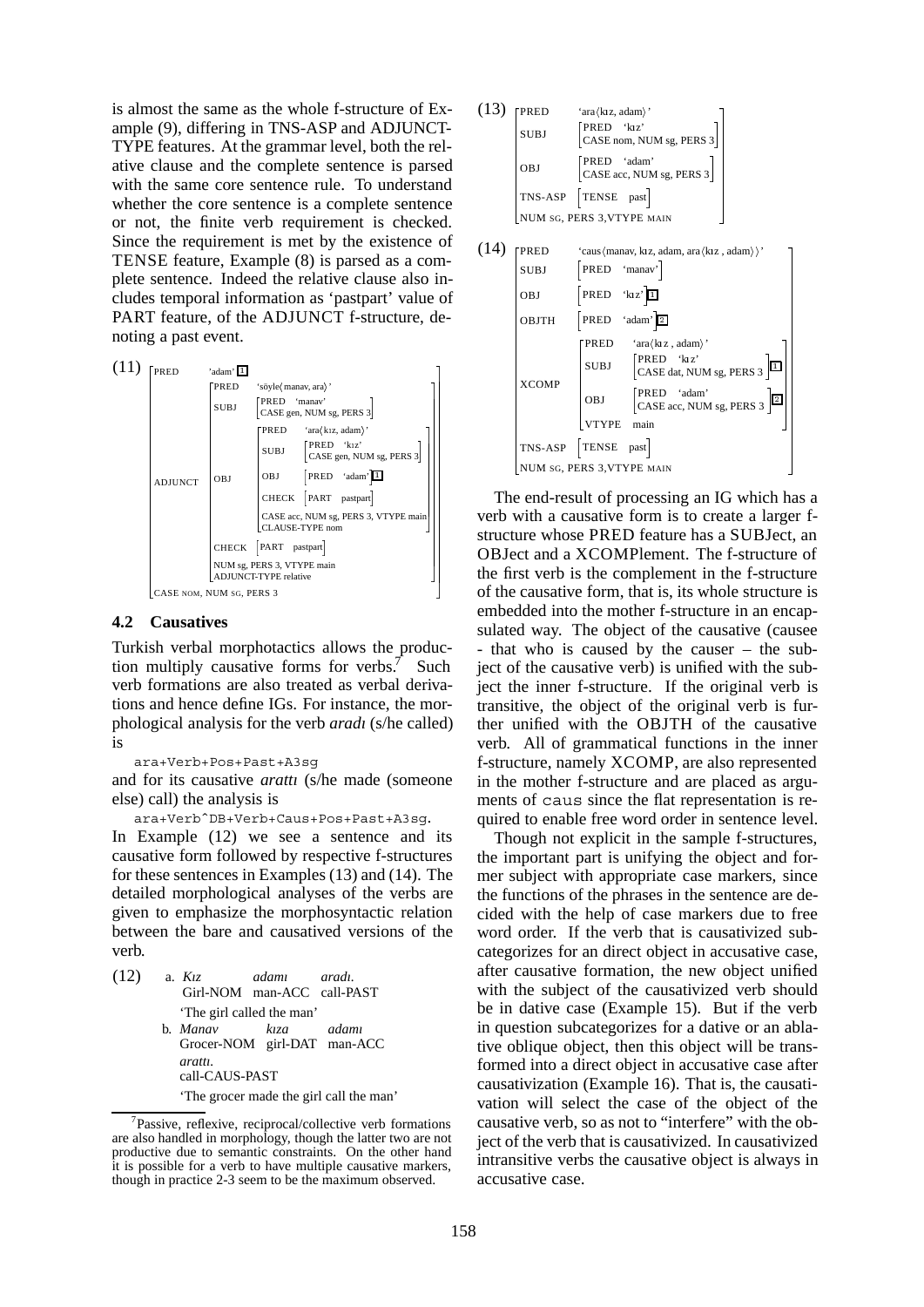- (15) a. *adam* man-NOM woman-ACC call-PAST *kadını aradı.* 'the man called the woman'
	- b. *adama* man-DAT woman-ACC call-CAUS-PAST *kadını arattı.* '(s/he) made the man call the woman'
- (16) a. *adam* man-NOM woman-DAT hit-PAST *kadına vurdu.* 'the man hit the woman'
	- b. *adamı* man-ACC woman-DAT hit-CAUS-PAST *kadına vurdurdu.* '(s/he) made the man hit the woman'

All other derivational phenomena can be solved in a similar way by establishing the appropriate semantic representation for the derived IG and its effect on the semantic representation.

### **5 Current Implementation**

The implementation of the Turkish LFG grammar is based on the Xerox Linguistic Environment (XLE) (Maxwell III and Kaplan, 1996), a grammar development platform that facilitates the integration of various modules, such as tokenizers, finite-state morphological analyzers, and lexicons. We have integrated into XLE, a series of finite state transducers for morphological analysis and for multi-word processing for handling lexicalized, semi-lexicalized collocations and a limited form of non-lexicalized collocations.

The finite state modules provide the relevant ambiguous morphological interpretations for words and their split into IGs, but do not provide syntactically relevant semantic and subcategorization information for root words. Such information is encoded in a lexicon of root words on the grammar side.

The grammar developed so far addresses many important aspects ranging from free constituent order, subject and non-subject extractions, all kinds of subordinate clauses mediated by derivational morphology and has a very wide coverage NP subgrammar. As we have also emphasized earlier, the actual grammar rules are oblivious to the source of the IGs, so that the same rule handles an adjective - noun phrase regardless of whether the adjective is lexical or a derived one. So all such relations in Figure  $2^8$  are handled with the same phrase structure rule.

The grammar is however lacking the treatment of certain interesting features of Turkish such as *suspended affixation* (Kabak, 2007) in which the inflectional features of the last element in a coordination have a phrasal scope, that is, all other

coordinated constituents have certain default features which are then "overridden" by the features of the last element in the coordination. A very simple case of such suspended affixation is exemplified in (17a) and (17b). Note that although this is not due to derivational morphology that we have emphasized in the previous examples, it is due to a more general nature of morphology in which affixes may have phrasal scopes.

(17) a. *kız adam* girl man-NOM and woman-ACC *ve kadını aradı.* call-PAST 'the girl called the man and the woman' b. *kız [adam ve* girl [man and woman]-ACC call-PAST *kadın]-ı aradı.* 'the girl called the man and the woman'

Suspended affixation is an example of a phenomenon that IGs do not seem directly suitable for. The unification of the coordinated IGs have to be done in a way in which non-default features of the final constituent is percolated to the upper node in the tree as is usually done with phrase structure grammars but unlike coordination is handled in such grammars.

## **6 Conclusions and Future Work**

This paper has described the highlights of our work on developing a LFG grammar for Turkish employing sublexical constituents, that we have called inflectional groups. Such a sublexical constituent choice has enabled us to handle the very productive derivational morphology in Turkish in a rather principled way and has made the grammar more or less oblivious to morphological complexity.

Our current and future work involves extending the coverage of the grammar and lexicon as we have so far included in the grammar lexicon only a small subset of the root lexicon of the morphological analyzer, annotated with the semantic and subcategorization features relevant to the linguistic phenomena that we have handled. We also intend to use the Turkish Treebank (Oflazer et al., 2003), as a resource to extract statistical information along the lines of Frank et al. (2003) and O'Donovan et al. (2005).

## **Acknowledgement**

This work is supported by TUBITAK (The Scientific and Technical Research Council of Turkey) by grant 105E021.

<sup>&</sup>lt;sup>8</sup> Except the last one which requires some additional treatment with respect to definiteness.